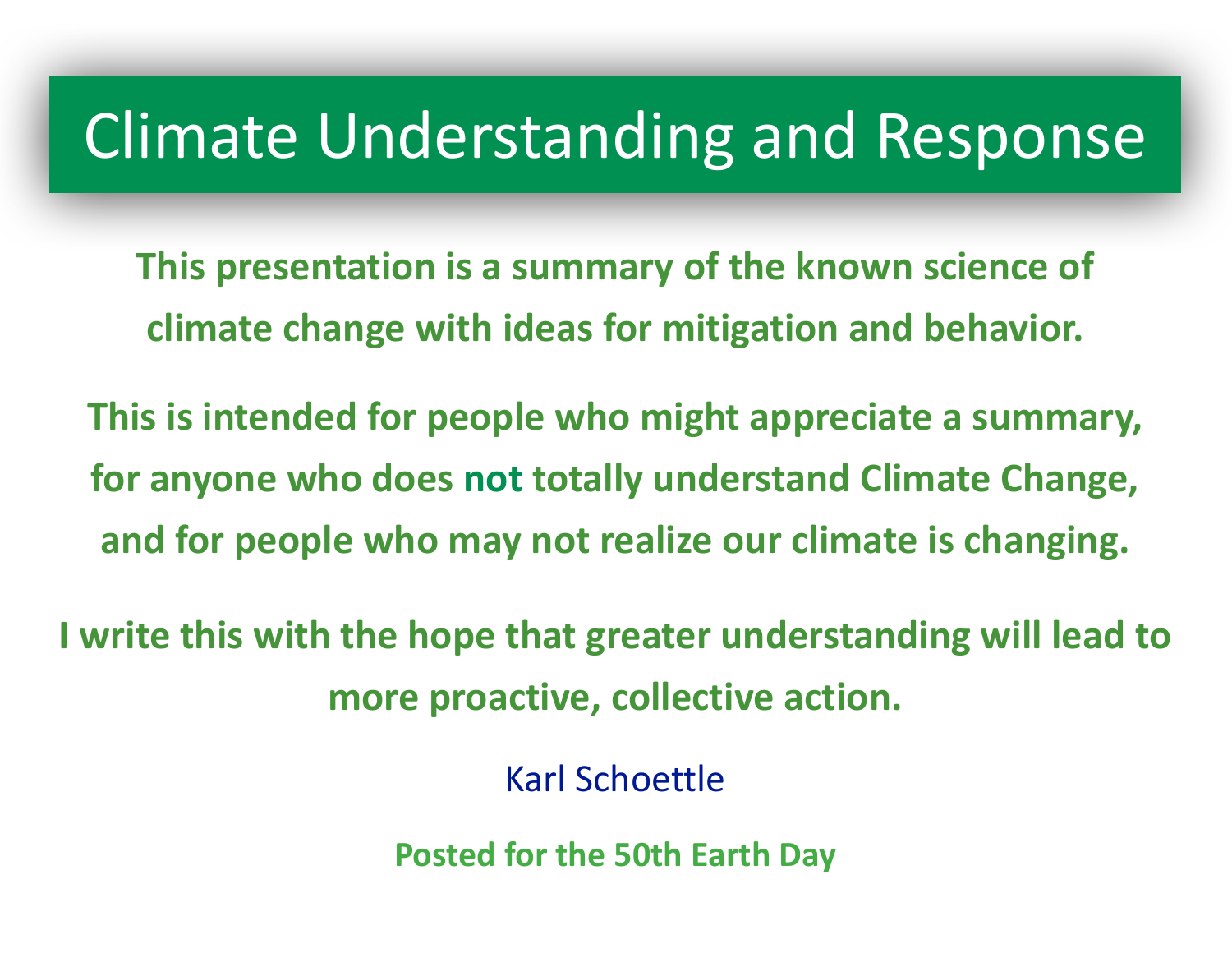## What is Global Warming?

Why is there such concern over global warming of just a few degrees?

Climate temperature is not the same as weather temperature. Climate temperature is the average (mean) global temperature, which has only varied by 16  $C^{\circ}$  (29 F<sup>o</sup>) in the past 800,000 years.

During the last ice age, 20,000 years ago, mean surface temperature was only 12  $C^{\circ}$ below our current temperatures. Glaciers thousands of feet thick covered most of North America, and sea level was hundreds of feet below current sea level.

At the peak of the last interglacial period, carbon dioxide  $(CO<sub>2</sub>)$  concentration was 280 parts per million (ppm), mean surface temperature was **only 4 C<sup>o</sup> above our current temperature**, and sea level was 24 feet above current levels.

Aren't we experiencing a natural climate cycle?

Milankovitch Cycles, which include: the path of the Earth's orbit around the Sun, the tilt of Earth's axis relative to the Sun, and the wobble of the Earth on its axis, explain most of the temperature and  $CO<sub>2</sub>$  cycles prior to fossil fuel combustion.

These cycles of temperature can not account for the current concentration of greenhouse gases.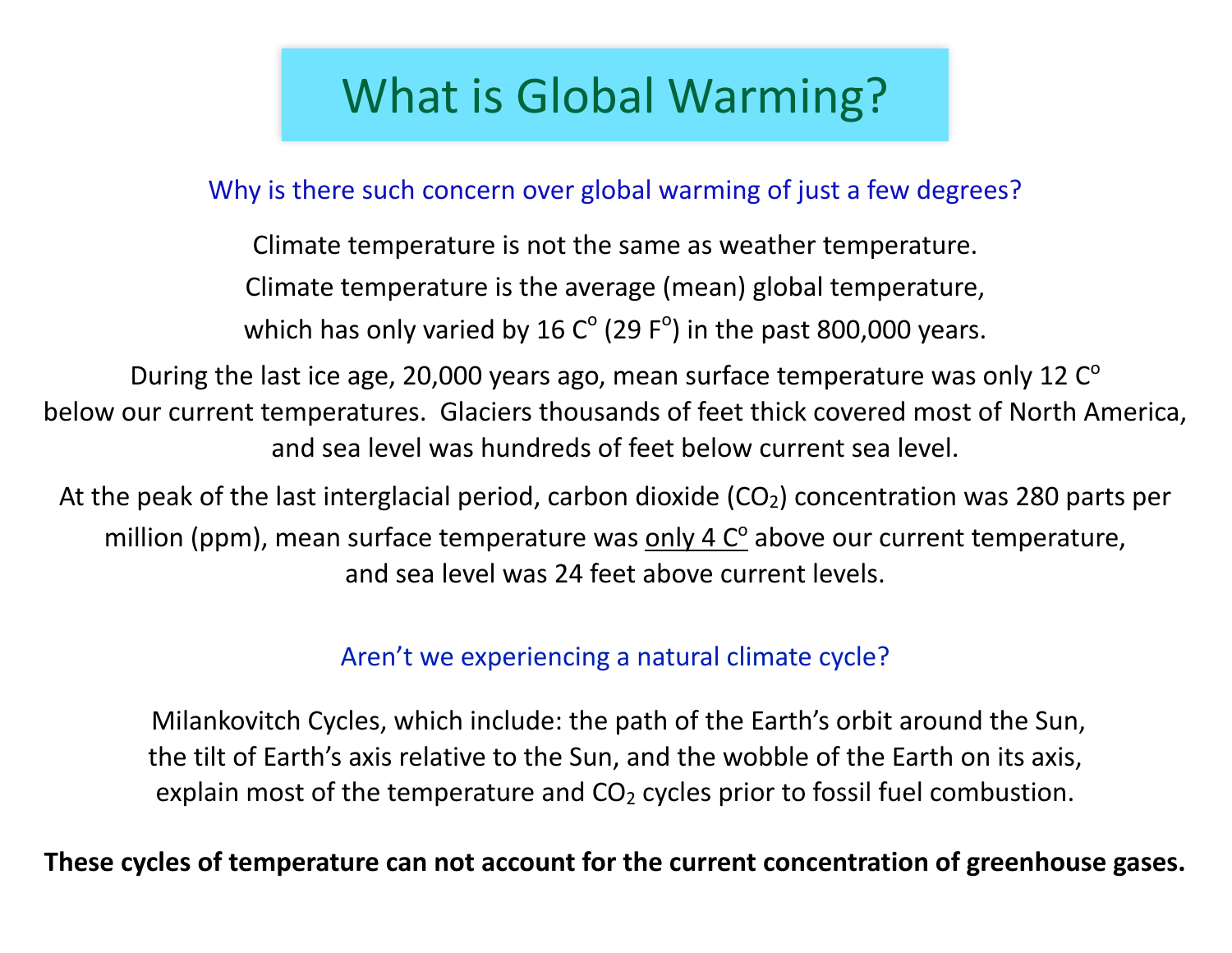#### **Ice Core Data Showing Carbon Dioxide (CO<sub>2</sub>) Concentration and Global Mean Surface Temperature for 800,000 years**



CO2 concentration has not been below 175 ppm nor above 280 ppm for more than 800,000 years until fossil fuel combustion. The current concentration of  $CO<sub>2</sub>$  is 415 ppm.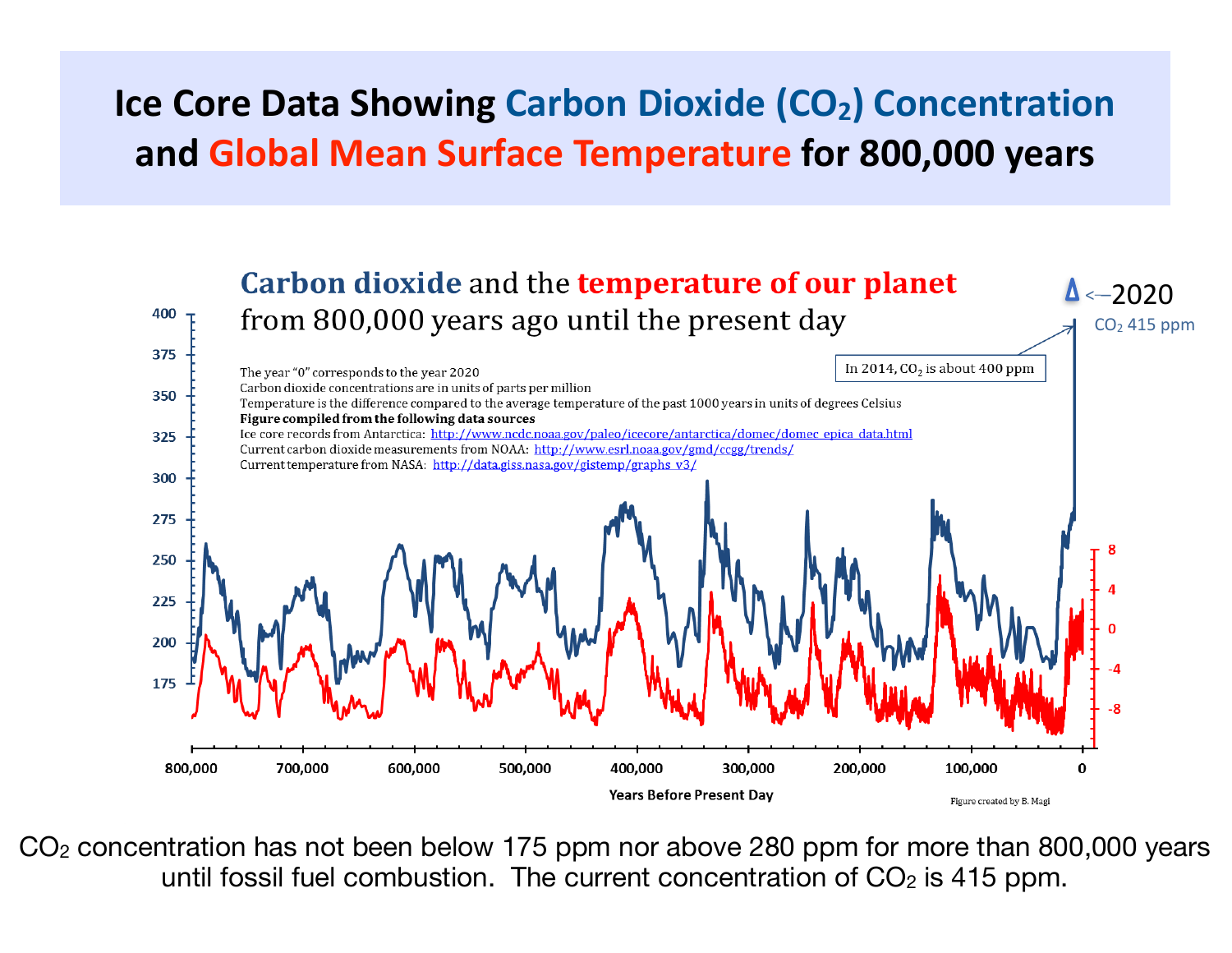## What are Greenhouse Gases?

Carbon is the basic element of all living things. Fossil fuels are a product of previously living organisms that have been under high pressure and heat for millions of years deep within the earth.

 The fossil fuels are coal, oil, and natural gas (which is 85% methane). When any of these fossil fuels are burned they emit CO<sub>2</sub>.

Greenhouse gases (GHGs) are gases that trap heat from infrared solar radiation. The rest of the gases in the atmosphere (more than 99%) do not absorb any solar radiation.

The primary GHGs are water vapor  $(H_2O)$ ,  $CO_2$ , methane  $(CH_4)$ , nitrous oxide  $(N_2O)$ , ozone (O3), and the chlorofluorocarbons. Current total concentration of all GHGs is 454 ppm.

 $H<sub>2</sub>O$  does not behave like a GHG because clouds reflect solar radiation, and it precipitates quickly from the atmosphere.

91% of total GHG volume is  $CO<sub>2</sub>$ .

 CH4 concentration has not been below 350 parts per billion (ppb) nor above 800 ppb for more than 800,000 years until fossil fuel combustion. The current concentration of  $CH<sub>4</sub>$  is 1,870 ppb.  $CH<sub>4</sub>$  absorbs solar radiation roughly 30 times more intensely than  $CO<sub>2</sub>$ . CH4 accounts for 0.4% of GHG volume (1.87 ppm/454 ppm x 30) but 12% of atmospheric warming.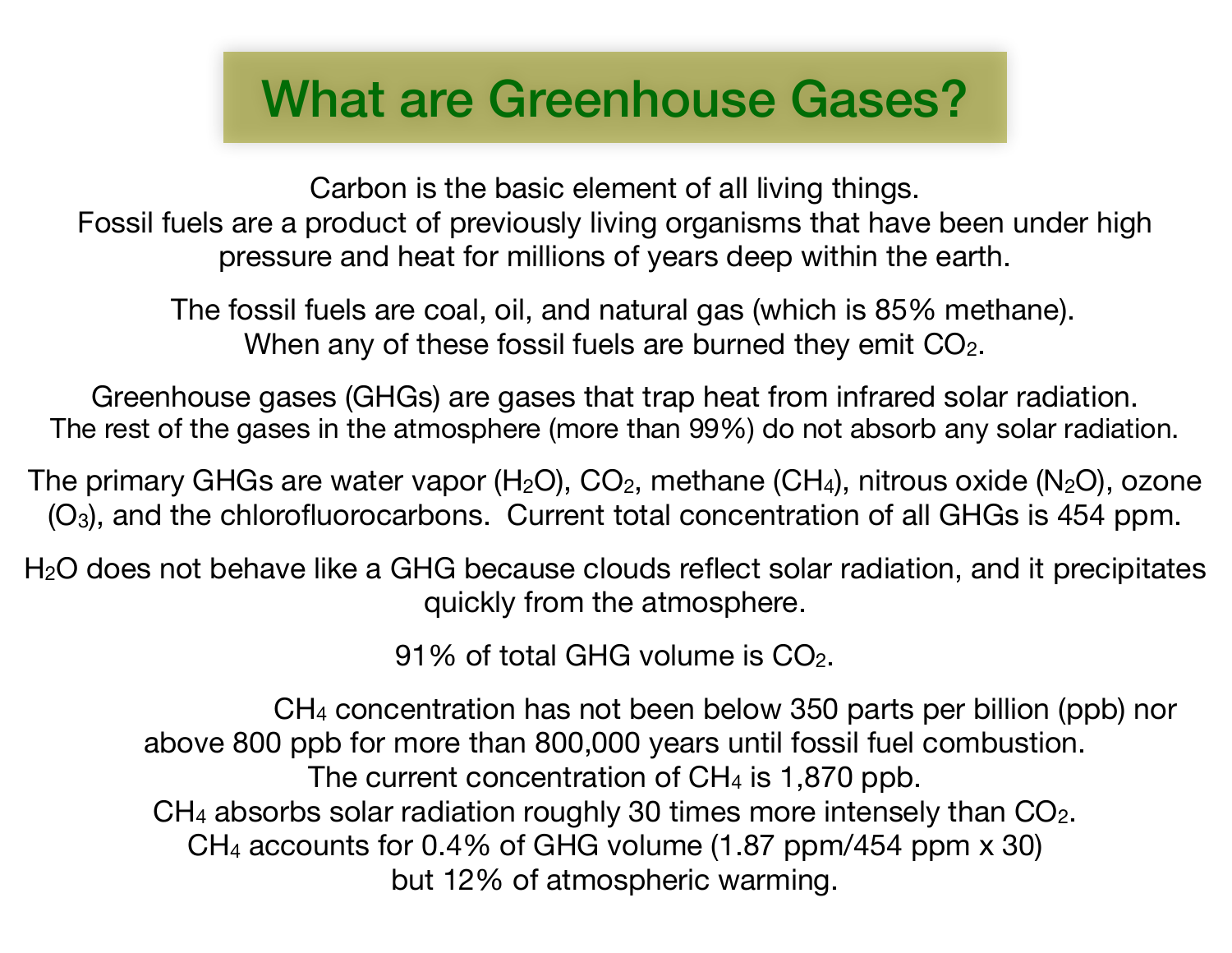#### **Carbon Dioxide in the Atmosphere**

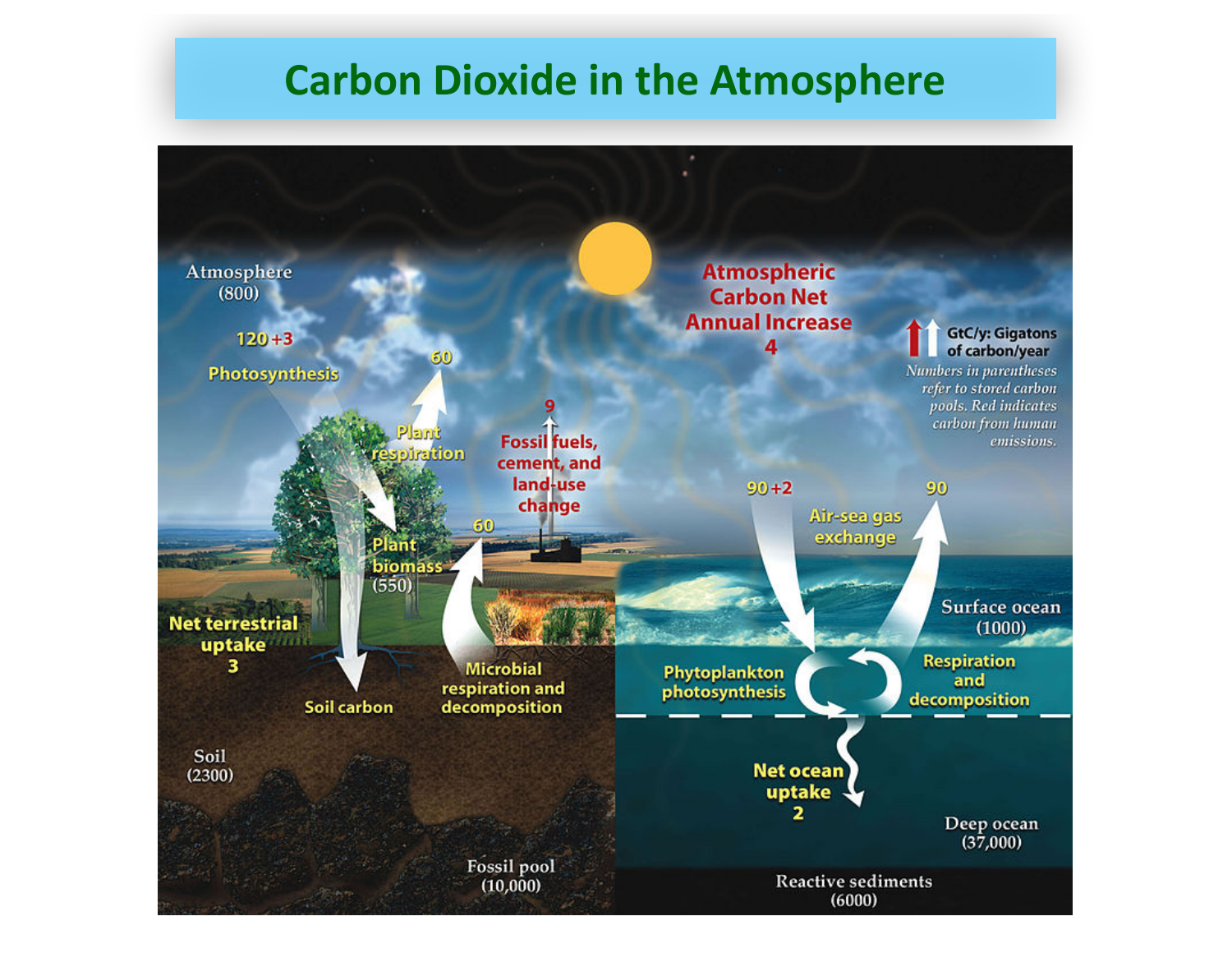#### Another reason we know the  $CO<sub>2</sub>$  concentration above 280 ppm is caused by burning of fossil fuels

99% of the carbon in  $CO<sub>2</sub>$  in the atmosphere is Carbon-12 (<sup>12</sup>C). 1% of the atmospheric carbon is Carbon-13 (13C). <sup>14</sup>C is the radioactive isotope of carbon which is formed when a small percentage of nitrogen atoms are struck by cosmic neutrons that change the nitrogen atoms into 14C. <sup>14</sup>C exists only in trace amounts in the atmosphere, but its level of production has remained a constant.

> Because all fossil fuels have been underground for millions of years, all of their carbon has decayed to the stable element 12C. The carbon in  $CO<sub>2</sub>$  that comes from burning of fossil fuels is all <sup>12</sup>C.

> 14C's long half-life of 5,700 years enables us to track the ratios of the three carbon isotopes over time.

The ratios of both 12C/13C and 12C/14C are both increasing at a rate that correlates with the increase in  $CO<sub>2</sub>$  concentration.

> This increasing proportion of 12C can only be explained by emissions from burning of fossil fuels.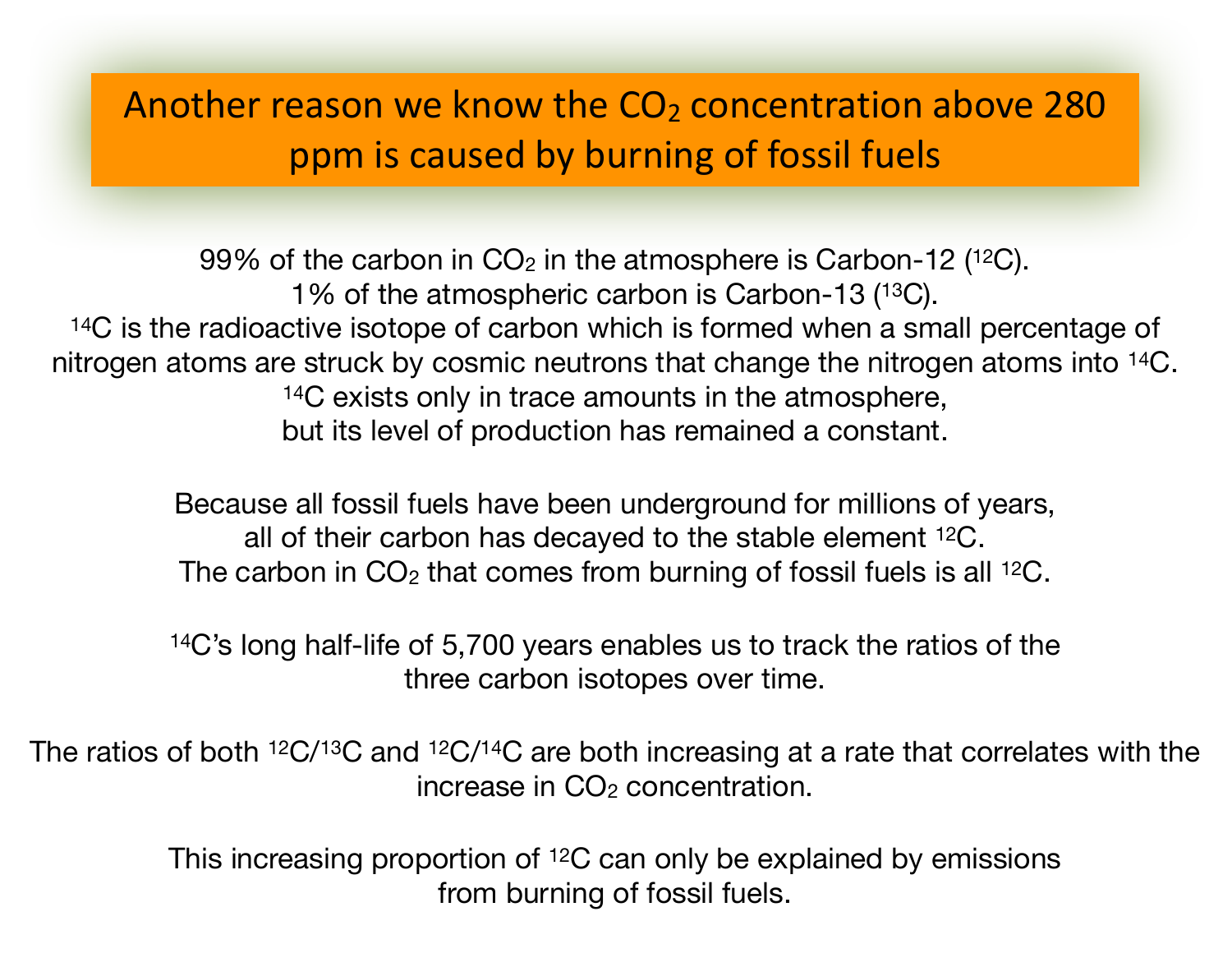#### **Effects of Increasing Concentration of GHGs**

Oceans absorb most atmospheric CO2. CO2 levels in the ocean are rapidly increasing.

 $CO<sub>2</sub>$  when mixed with sea water, produces carbonic acid (H<sub>2</sub>CO<sub>3</sub>). The H<sub>2</sub>CO<sub>3</sub> dissipates quickly, but it makes the oceans more acidic.

Ocean acidification is currently occurring 25 to 100 times faster than in the past one million years.

Acidic oceans do not support formation of calcium carbonate (CaCO<sub>3</sub>), which is the basic component of corals, shellfish, and vertebrae.

> Oxygen  $(O_2)$  levels are decreasing in the oceans, contributing to more and larger marine dead zones.

Production of the basic building block of the ocean food chain, phytoplankton, is in decline in the lower oceans.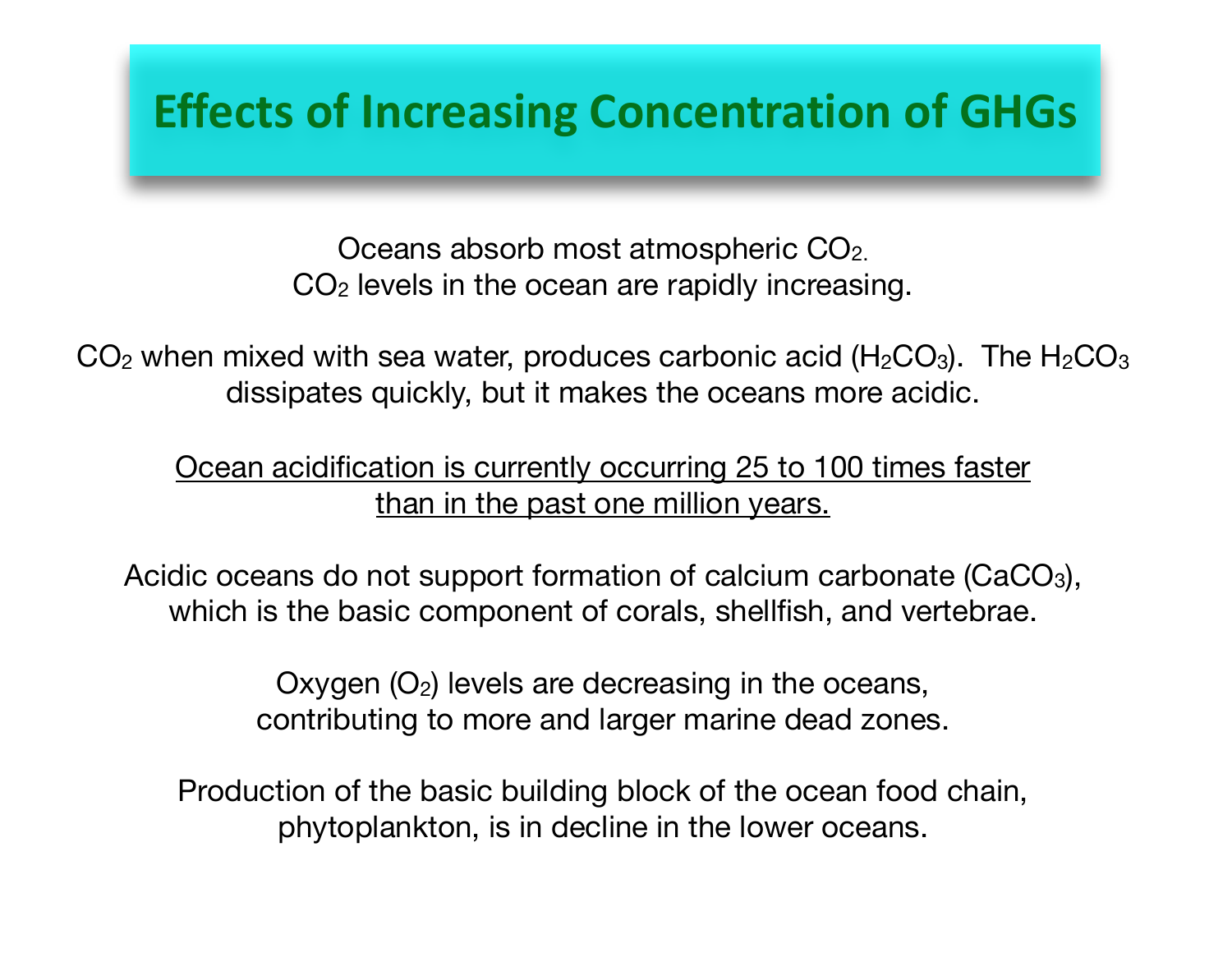#### **Effects of Higher Global Mean Surface Temperatures**

Surface ocean currents are slowing and meandering more. Jet streams are slowing and meandering more. Both are causing climates to shift and weather patterns to become more extreme.

 Oceans absorb most of the atmospheric increase in temperature. Warming oceans hold less oxygen, also contributing to more and larger marine dead zones.

> Melting ice and warming permafrost are exposing methane clathrate and releasing vast deposits of CH<sub>4</sub> at a faster rate than ever before.

Floating ice melts sooner than ice on land. When sea ice melts, the exposed water absorbs the solar radiation that the ice used to reflect. As oceans warm, their volume increases, raising sea level. When floating ice (Arctic) melts it raises sea level only slightly. Melting Antarctic ice and Greenland ice will raise sea level quickly.

#### **Sea level rise has always followed rise in surface temperatures.**  The last time CO<sub>2</sub> concentration was 415 ppm was 10 million years ago. **Sea level was 100 feet above current level.**

Current warming is too rapid for many species to adapt or evolve, increasing the rate of: species extinctions, loss of biodiversity, loss of traditional food sources, loss of habitat, and climate migration.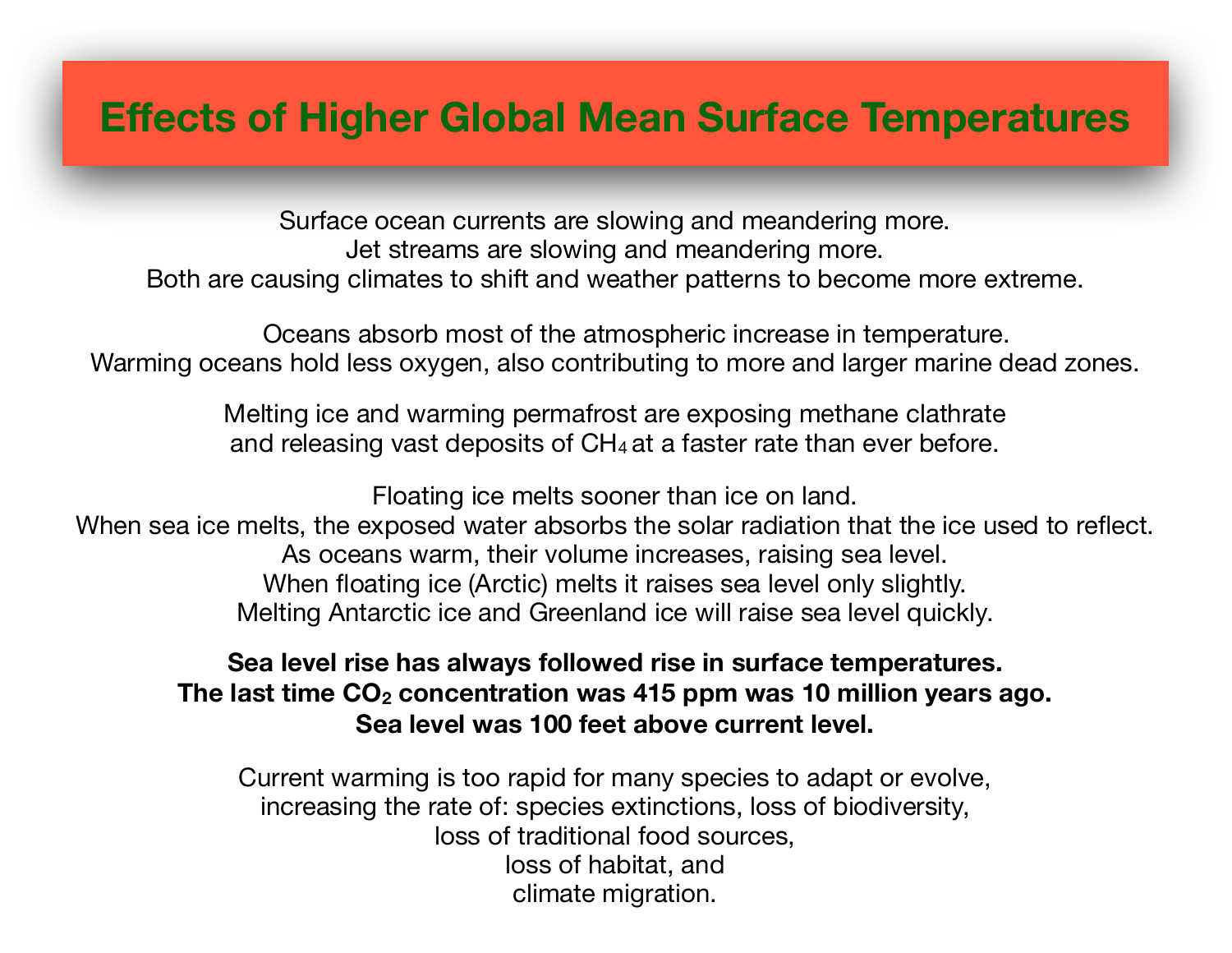Solar, wind, geothermal, hydro, and nuclear power will have lower total cost than our current sources of energy.

Local energy sources, including Small Modular Nuclear Reactors, with local grids will be more efficient, be less susceptible to wide-area blackouts, and provide better national security.

Renewable energy will create clean new sustainable jobs.

A healthier energy economy will help to promote more sustainable environmental practices and a circular economy.

We have the technology to replace fossil fuels now.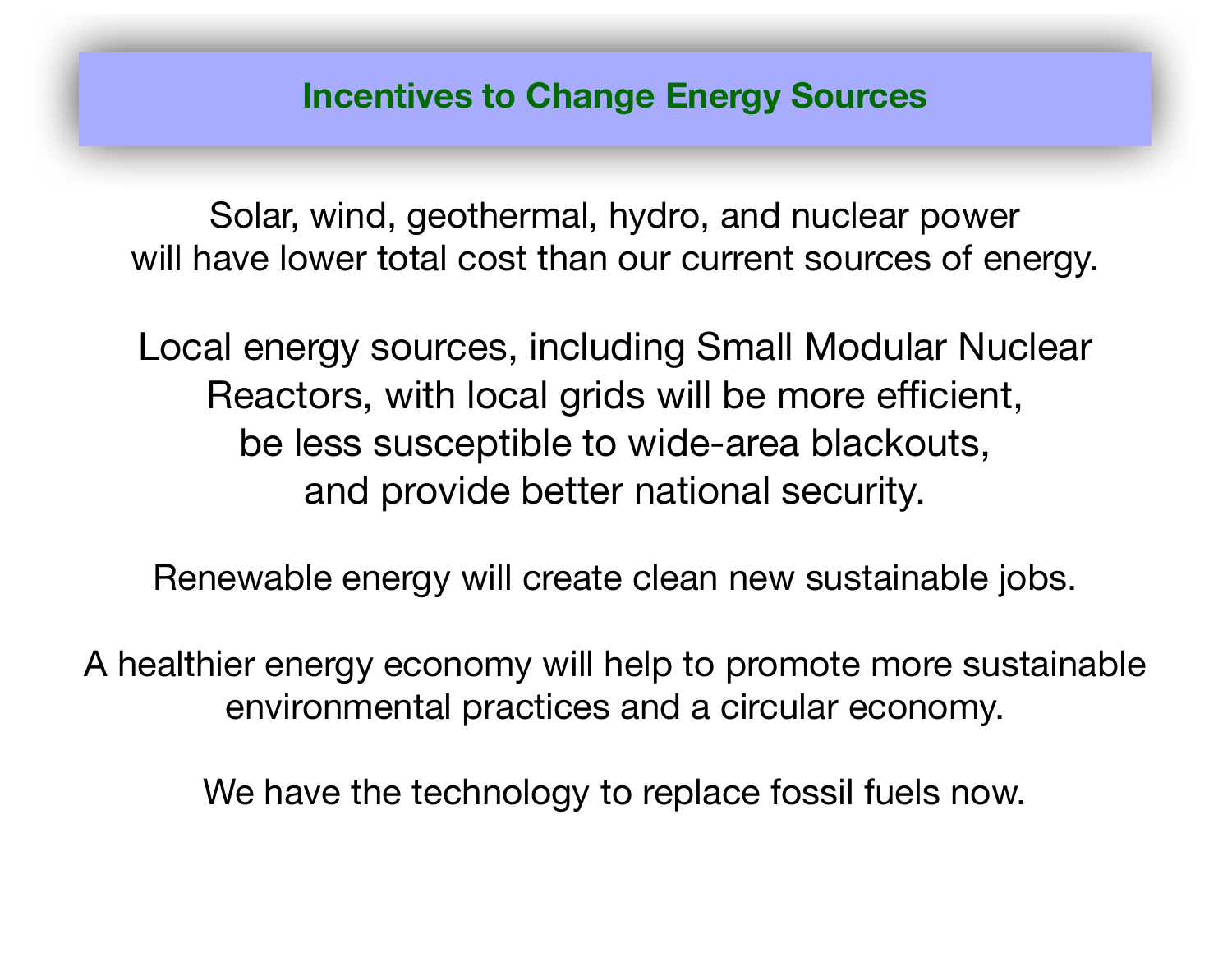## Why are we responding so slowly?

Most people do not grasp the urgency or the severity of what is happening. Most people are not observing the changes happening in nature.

Changing from a hydrocarbon economy will be expensive.

Current natural gas prices, that fail to account for the liabilities and perils of their use, make energy alternatives financially impractical.

Inexpensive ethane, which comes primarily from natural gas, makes virgin plastics cheaper than most sustainable alternatives and cheaper than recycled plastics.

Fiscal policy incentivizes fossil fuel production without addressing climate effects.

Leakage of methane will be expensive to stop.

Too many people are denying science and evidence.

Internet noise is loaded with false claims about climate and fossil fuels.

Political, religious, and social beliefs outweigh facts.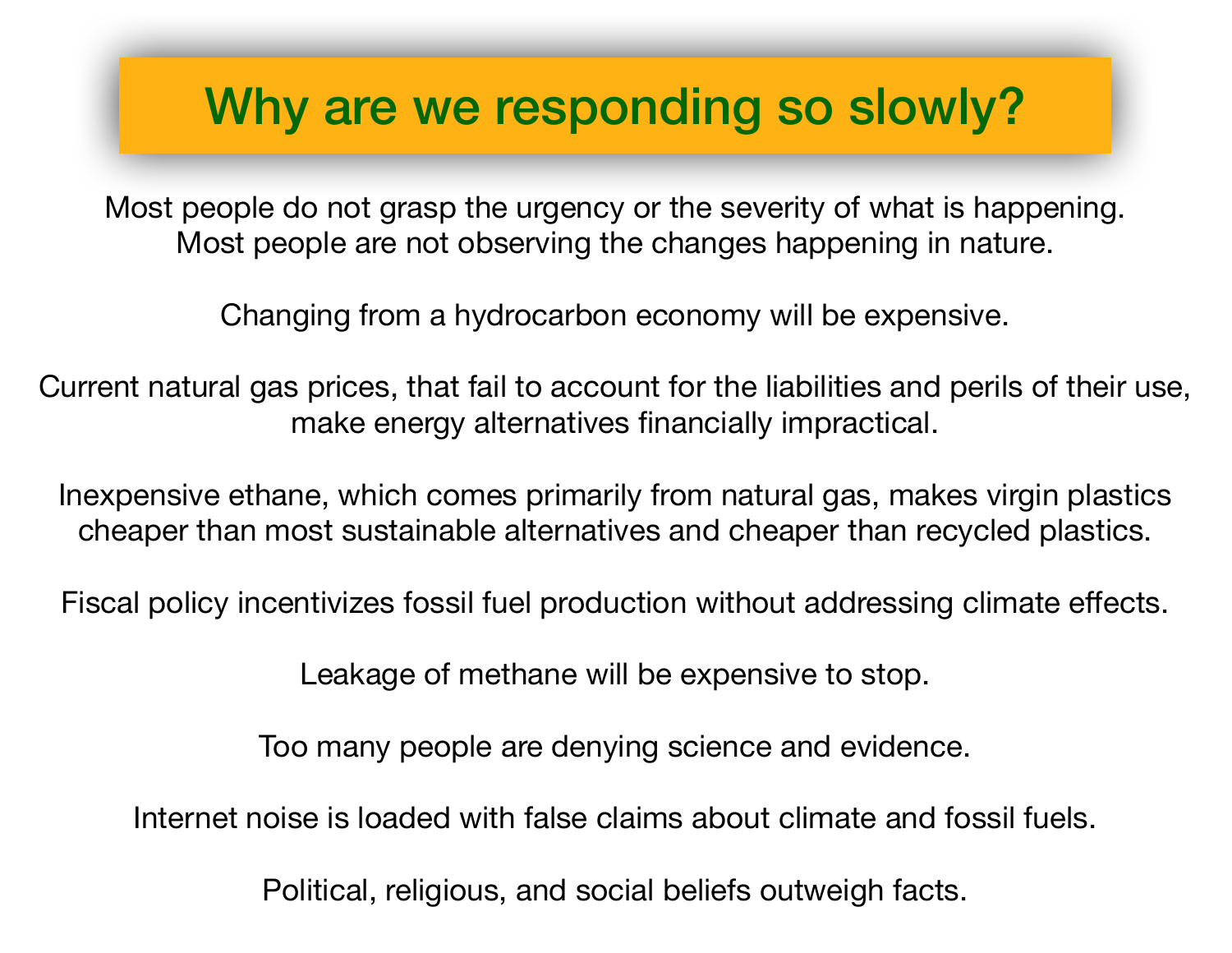## How you can help

Use your influence to persuade civic and business leaders to drastically reduce fossil fuel combustion, ASAP.

Preserve natural resources. Restore wetlands and forests Plant trees! Promote stainable agriculture and native species. Replace lawns that need mowing with cover crops and wild flowers. Reduce impervious surfaces. Conserve water. Eliminate toxic herbicides, pesticides, and fertilizers. Protect against erosion. Move to a more circular economy and lifestyle. Reduce first, then Reuse, then Recycle. Focus on solutions. Set a good example. Evoke peer pressure. Promote sustainable population growth. Take responsibility for the long-term effects of everything you can control.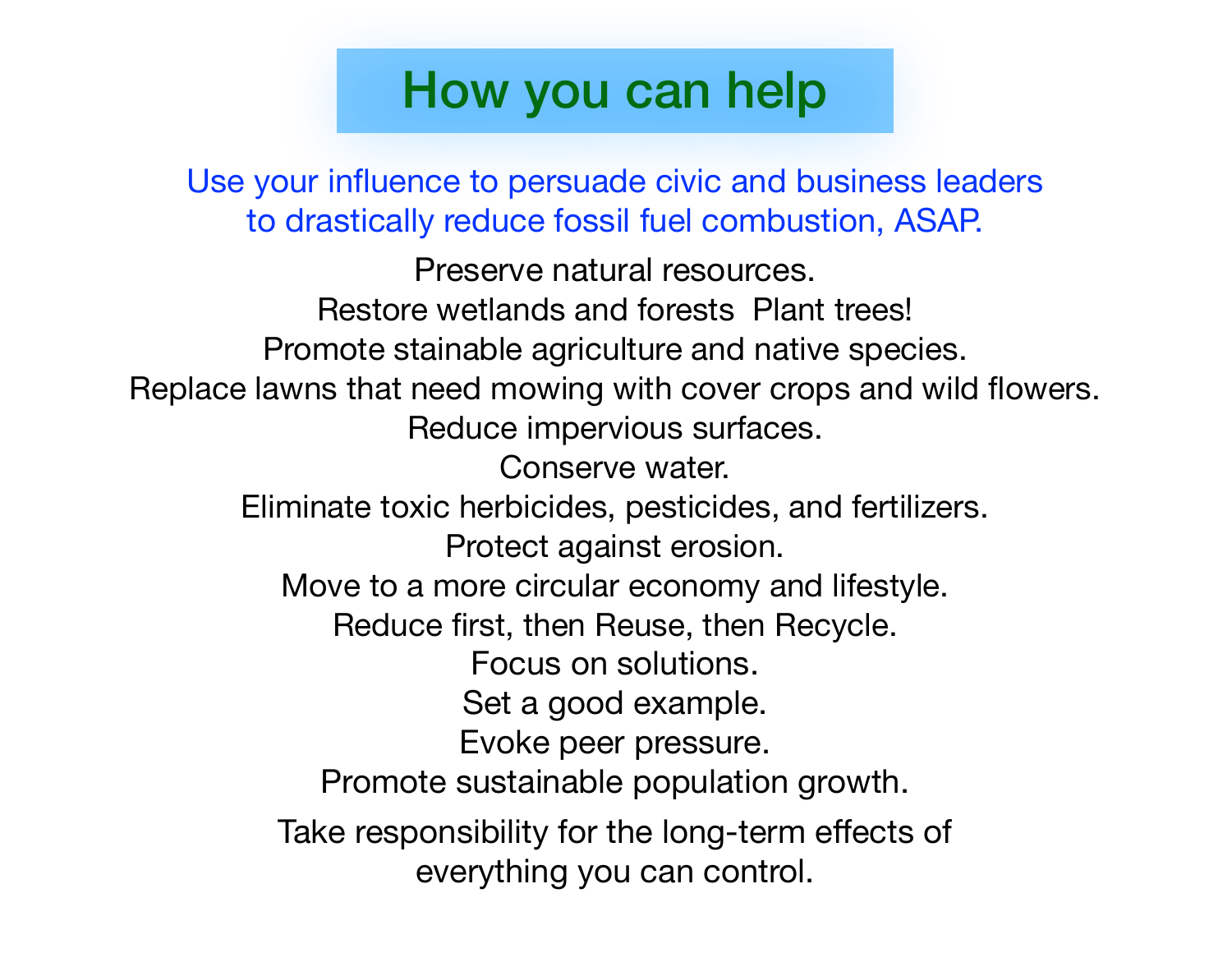### Reduce Your Carbon Footprint

The wealthiest 10% of global population emits 45% of global CO2. The poorest 50% emit only 13% of global CO<sub>2</sub>.

Ask your electricity supplier for an energy audit. Buy electricity from renewable energy sources. You have a choice! Buy natural gas from biogas sources. Reduce energy consumption. Lower furnace and water heater settings, raise AC settings. Increase insulation, seal building air leaks. Eliminate unnecessary lighting, heating, and cooling. Use all LED lighting. Convert to solar, geothermal, and electric heat pumps from renewable sources. Buy sustainable locally-grown and locally-raised food. Reduce your automobile hydrocarbon fuel consumption. Drive electric cars and charge batteries or fuel cells with renewable energy. Avoid air travel. Use electric public transportation. Avoid flash fashions. Avoid unnecessary single-use plastics.

Reduce demand for hydrocarbon polymers. Promote extended producer responsibility for recycling.